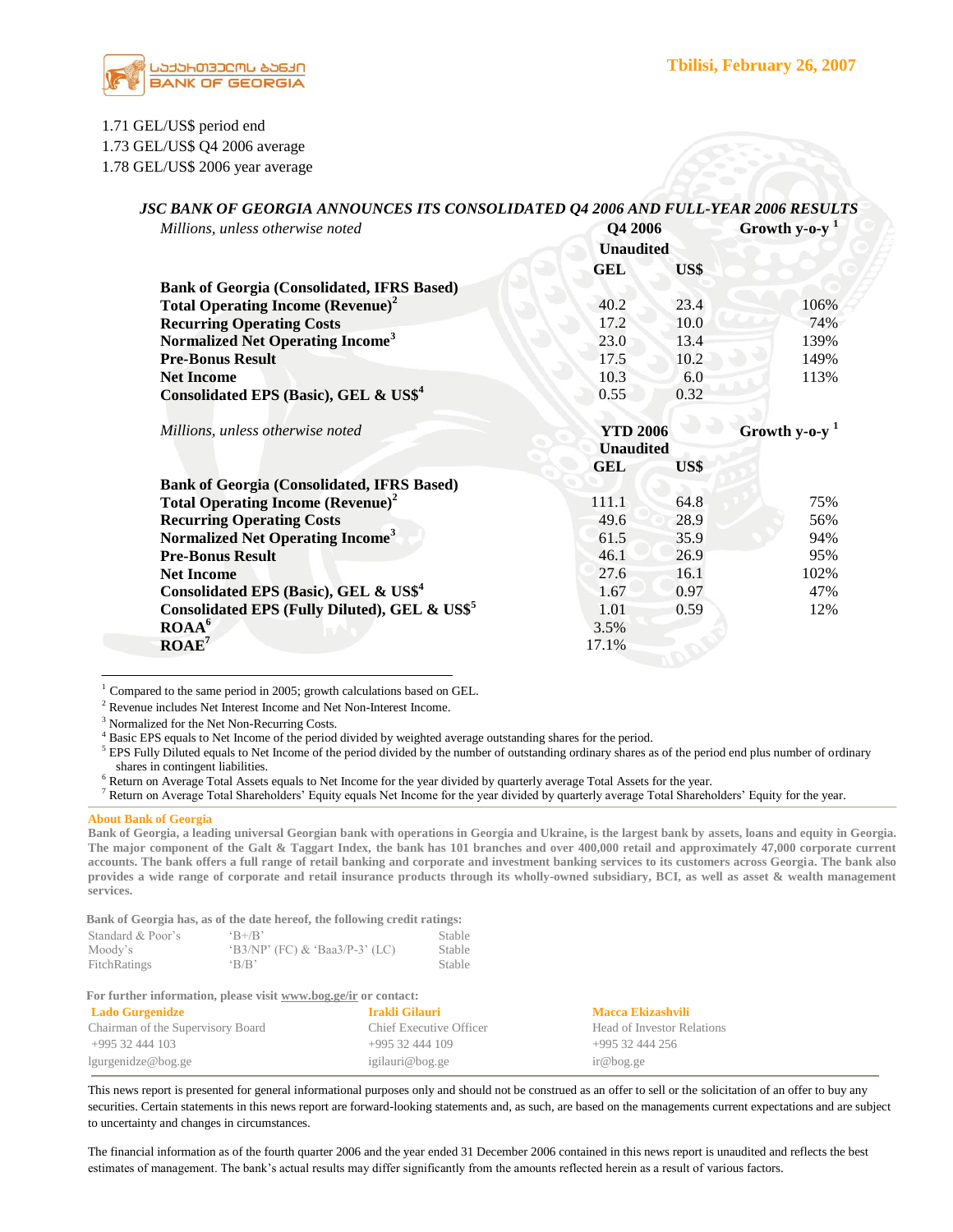# **JSC Bank of Georgia Q4 2006 and Full Year 2006 Consolidated Results Tbilisi, February 26, 2007**

Bank of Georgia (LSE: BGEO, GSE: GEB), a leading Georgian universal bank, announced today its Q4 2006 and full-year 2006 consolidated results (IFRS Based, unaudited, derived from management accounts), reporting record Net Income of GEL 10.3 million in Q4 2006 (up 113% y-o-y), or GEL 0.55 per share (up 2% y-o-y).

For the full year 2006, the bank reported a record Net Income of GEL 27.6 million in 2006 (up 102% y-o–y), or GEL 1.67 per share (up 47% y-o-y).

# **Q4 2006 Summary**

The bank"s Q4 2006 Normalized Net Operating Income ("NNOI"), a key metric observed by the management, increased 139% y-oy to GEL 23.0 million, driven by Net Interest Income of GEL 26.2 million, (up 122% y-o-y) and Net Non-Interest Income of GEL 14.0 million (up 81% y-o-y). Pre-Bonus Result ("PBR"), another key metric observed by the management, grew 149% y-o-y to GEL 17.5 million in Q4 2006.

# **Full-Year 2006 Summary**

 $\overline{a}$ 

On a full year 2006 basis, the bank reported strong consolidated results with a record Net Income of GEL 27.6 million, up 102% yo-y. Revenue grew 75% y-o-y to GEL 111.1 million, driven by a 74% increase y-o-y of Net Interest Income and a 76% increase yo-y of Net Non-Interest Income, and more than offset the 56% y-o-y growth of Recurring Operating Costs to GEL 49.6 million. As a result of the improved operating leverage, NNOI grew 94% y-o-y to GEL 61.5 million. PBR grew 95% y-o-y to a record GEL 46.1 million due to Net Non-Recurring Cost containment and modest growth of Cost of Credit (2.9% in 2006 vs. 2.5% in 2005). BCI and Galt & Taggart Securities, the key wholly-owned subsidiaries of the bank, generated standalone Net Income of GEL 0.8 million and GEL 1.8 million, respectively.

The bank"s consolidated Total Assets reached GEL 1.2 billion by the year end 2006, up 169% y-o-y, with the bank overtaking in October 2006 the former leader to become the largest Georgian bank by assets (as well as by loans and equity). The bank"s corporate, retail and private banking Gross Loans To Clients grew by 129%, 131% and 172% y-o-y, respectively, to GEL 409.2 million, GEL 281.6 million and GEL 23.0 million, respectively, contributing to the 137% y-o-y growth of Net Loans To Clients to GEL 714.2 million, up 137%. The balance sheet growth in 2006 resulted in an approximately 10% market share gain by assets and approximately 8% market share gain by gross loans, resulting in the market share of approximately 28% and 27% by total assets and gross loans, respectively, at the year end.<sup>8</sup> The bank's non-deposit funding base grew 347% y-o-y to GEL 223.5 million at the year end, which includes the debt funding raised from Citigroup, Merrill Lynch, Thames River Capital, HBK Investments and World Business Capital, among others. Client Deposits (GEL 579.2 million at the year end) increased by 115% y-o-y, contributing to a 5.5 % market share gain by total deposits.

Rapid growth across the board throughout the year, as well as the effect of the equity increase following the listing of Bank of Georgia shares in the form of GDRs on the London Stock Exchange in November 2006, resulted in ROAE of 17.1% for the year, while ROAA remained flat compared at 3.5%. The equity book value per share stood at GEL 14.8 at the year end, up 137% y-o-y.

<sup>&</sup>lt;sup>8</sup> Market share data are derived from the information published by the National Bank of Georgia [\(www.nbg.gov.ge\)](http://www.nbg.gov.ge/) and represent an aggregation of standalone financial information filed by Georgian banks.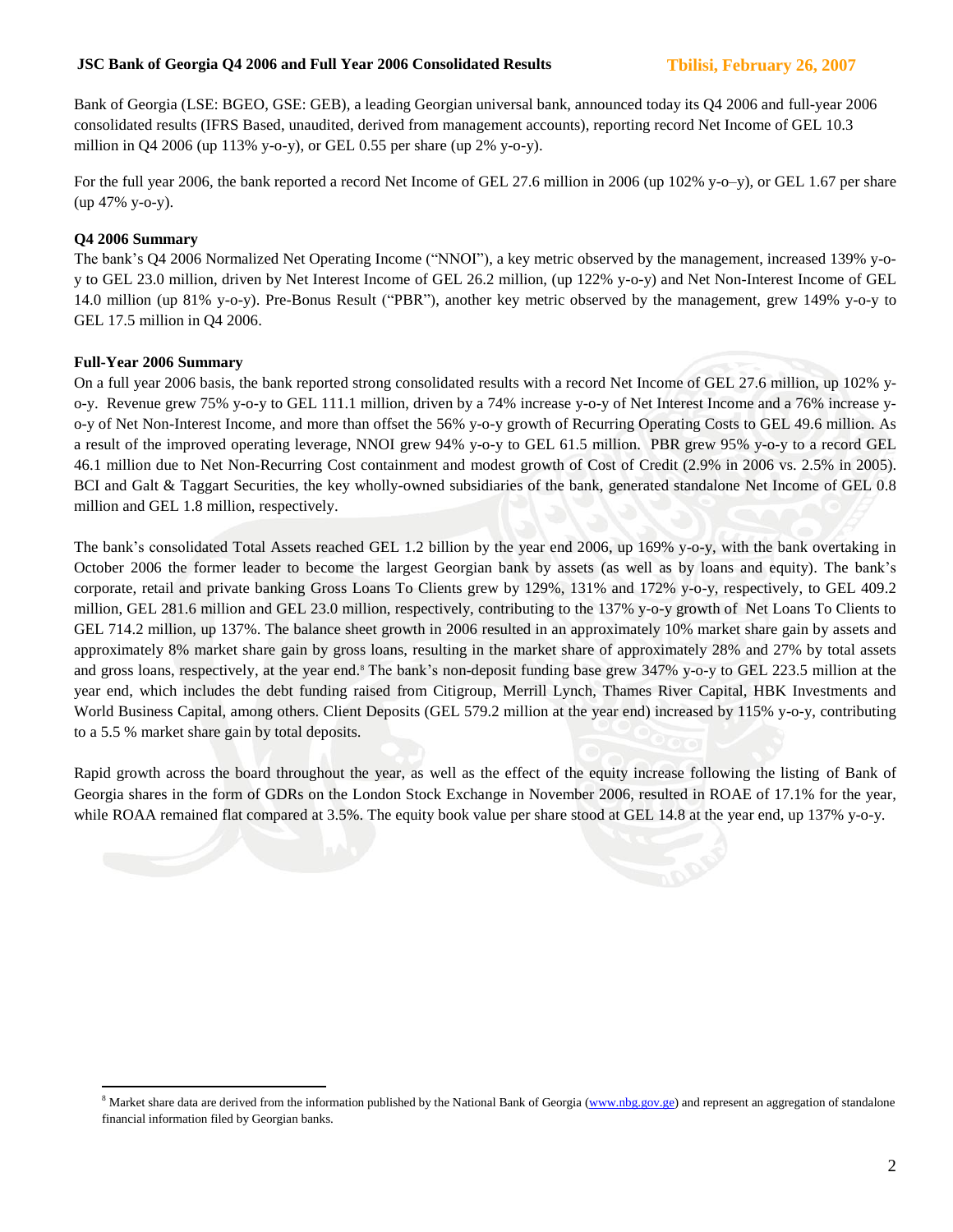## **Strategic Business Unit Overview**

# **Corporate & Investment Banking (CIB)**

#### *Discussion Of Results*

Allocated Revenues grew 58% y-o-y, impacted by the growth in Net Interest Income and Net Non Interest Income. Operating leverage of CIB has improved, as the growth rate of allocated Costs (13% y-o-y, driven primarily by the headcount expansion and higher performance-based compensation) lagged the allocated Revenues. Net Loans grew 133% y-o-y to GEL 394.2 million, driven by increased lending to high-end corporates and rapid growth of the SME loan book. Client Deposits grew 154% y-o-y to GEL 295.1 million.

# *Highlights*

- Won the tender to service the Tbilisi municipal government account on an exclusive basis. The Tbilisi municipal budget was approximately GEL 470 million last year, making it one of the top corporate/government clients in the country.
- Started servicing on an exclusive basis the Millennium Challenge account. Millennium Challenge is a US government structured aid program with approximately US\$300 million earmarked over a five-year period for various infrastructure-related and reform-enhancing projects in Georgia.
- Continued financing and servicing on an exclusive basis the new Tbilisi Airport terminal construction project, executed on a BOT basis by TAV Urban, the leading airport operator in Turkey. The US\$62 million new terminal was opened in February 2007.
- Expanded the number of corporate clients using the bank"s payroll services to over 480. At the year end, approximately 83,500 individual clients were serviced through the corporate payroll programs administered by the bank.

# **Retail Banking (RB)**

#### *Discussion Of Results*

Allocated Revenues grew 74% y-o-y, impacted by the growth in Net Interest Income and Net Non Interest Income. Operating leverage of RB has improved, as the growth rate of allocated Costs (57% y-o-y, driven primarily by the branch and headcount expansion and higher performance-based compensation) lagged the allocated Revenues. Net Loans grew 135% y-o-y to GEL 271.1 million, while Client Deposits grew 43% y-o-y to GEL 205.7 million, driven primarily by the growth of Current Account Balances and Demand Deposits.

# *Highlights*

- Increased the number of retail current accounts from 141,000 at the beginning of the year to more than 415,000 at the year end.
- Launched several important client acquisition initiatives, including co-branded loyalty debit card products jointly with Aversi, the leading pharmacy chain, GeoCell, a leading mobile operator, and Populi, the leading branded grocery store chain.
- Increased the number of branches (service centers) from 56 at the beginning of the year to 99 at the year end, including 11 branches acquired from Intellect Bank and 23 branches opened in all stations of the Tbilisi Metro (subway).
- Increased the number of debit cards outstanding from 63,000 at the beginning of the year to 285,000 at the year end and continued to make gains in merchant acquiring as the installed POS footprint grew to 471. Total number of cards in service by Georgian Card grew from 91,000 at the beginning of the year to 370,000 at the year end, while the number of transaction authorisations processed by Georgian Card grew 400% y-o-y to approximately 8.0 million (compared to approximately 1.6 million in 2005).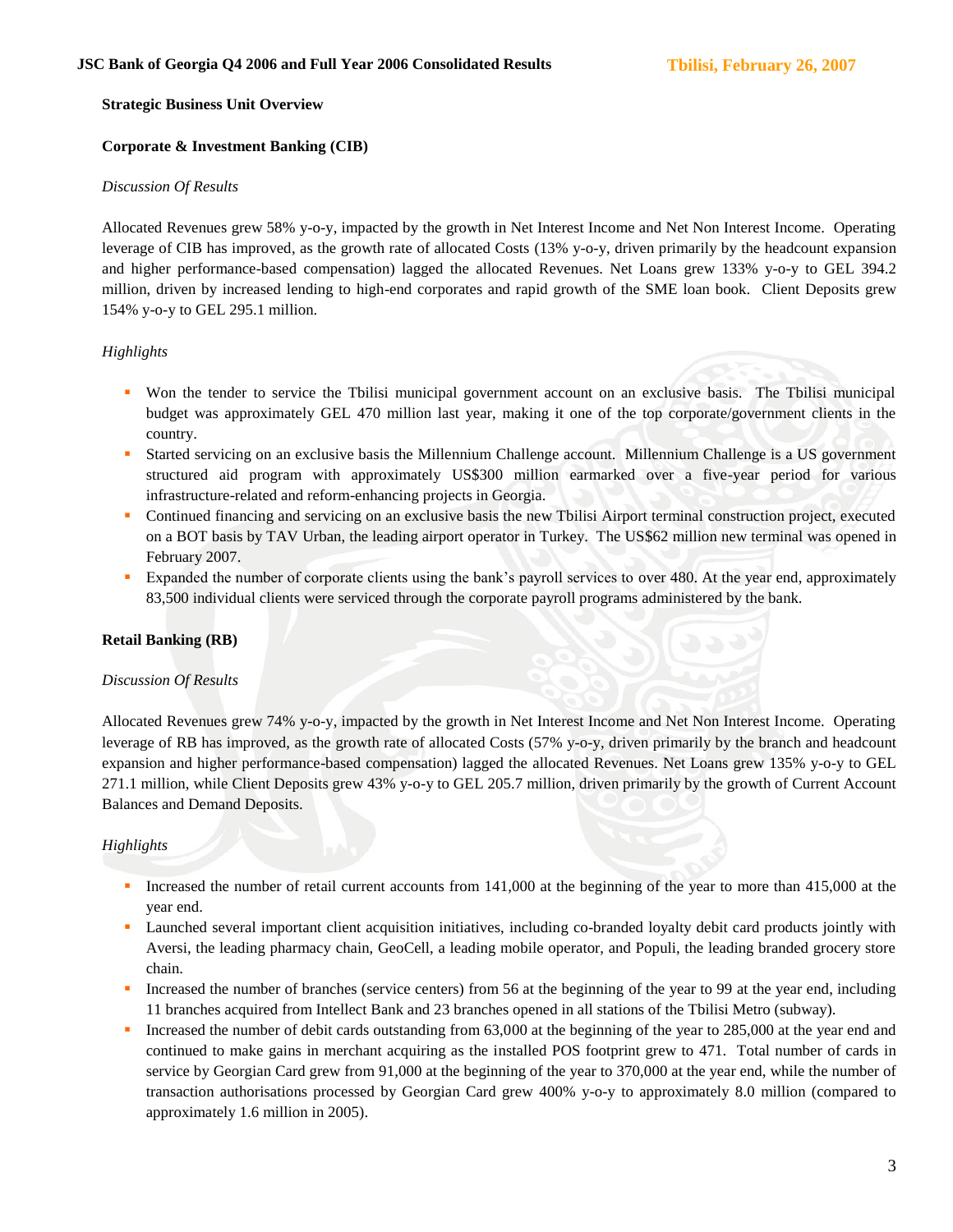- Continued investing in the electronic channels, as the number of ATMs grew to 124 at the year end (up from 37 at the beginning of the year), number of mobile banking users reached 13,700, and number of registered Internet banking users grew 776% y-o-y to 37,377.
- Commenced point-of-sale (POS) consumer lending effort to complement the branch-based general-purpose consumer lending, installing 89 points of presence on the retailers' premises by year-end. POS loan originations of GEL 31.0 million in 2006 resulted in POS loans outstanding of GEL 22.2 million at the year end.
- Mortgage loan originations of GEL 51.6 million resulted in mortgage loans outstanding at the year end of GEL 64.5 million, up 96% from the prior year.
- Car loan originations of GEL 9.8 million resulted in car loans outstanding at the year end of GEL 9.8 million, up 250% from the prior year.
- Credit cards were launched at the end of the year.

#### **Insurance**

#### *Discussion Of Results*

Standalone Revenues of BCI, the bank"s wholly-owned insurance subsidiary, grew 44% y-o-y, impacted by the growth in both corporate and consumer lines of business, with standalone Gross Premiums Written up 28% y-o-y to GEL 10.1 million. Standalone Operating Costs were GEL 4.1 million, up 37% y-o-y, and standalone Net Claims Incurred were GEL 2.0 million, up 157% y-o-y, reflecting the growth of the business.

# *Highlights*

- Completed the integration of the business of Europace, the insurance company acquired in November 2005.
- Acquired in December 2006 Aldagi, a leading insurance company in Georgia. Total consideration was GEL 13.2 million, or approximately 0.94 times Aldagi"s Gross Premiums Written in 2006. The pro forma market share of BCI and Aldagi by Gross Premiums Written in 2006 exceeded 40%. Due to the fact that Aldagi was acquired substantially in December, its effect on the results on Insurance operations was immaterial.
- **Launched** *Chemebi*, the umbrella brand for all consumer lines of business.

# **Asset & Wealth Management (A&WM)**

# *Discussion Of Results<sup>9</sup>*

Allocated Revenues grew 217% y-o-y, impacted by the growth of Net Interest Income (driven primarily by the growth of the Private Banking loan book) and Net Non Interest Income (driven primarily by the 368% y-o-y growth of standalone Revenues of Galt & Taggart Securities (Georgia)), to GEL 5.2 million. The growth of standalone Revenues of Galt & Taggart Securities (Georgia) was driven primarily by Commissions From Brokerage (GEL 1.6 million, up 239% y-o-y), Gains From Trading Securities (GEL 0.6 million, up 2,656% y-o-y), and Asset Management & Administration Fees (GEL 0.5 million, up 1,219% y-o-y). Allocated Costs grew 255% y-o-y, impacted primarily by the consolidation of Galt & Taggart Capital and its portfolio companies into A&WM, growth of standalone Recurring Operating Costs of Galt & Taggart Securities due to headcount growth and higher performance-based and other compensation, and growth in Commissions, Depository and Stock Exchange Fees at Galt & Taggart Securities (Georgia) due to the growth of the brokerage volume of business, while allocated Private Banking Costs of GEL 1.1 million were up 11% y-o-y. As the earnings contribution of Private Banking and Galt & Taggart Securities (Georgia) were offset by the consolidated loss of Galt & Taggart Capital (and certain portfolio companies), impacted primarily by the start-up costs of the business, while the BCI Pension Fund had negligible impact on earnings, allocated Net Income of A&WM was GEL 0.5 million.

 $\overline{a}$ <sup>9</sup> In 2006, A&WM comprised Private Banking, Galt & Taggart Securities (Georgia), the asset management activities related to the BCI pension fund and Galt & Taggart Capital.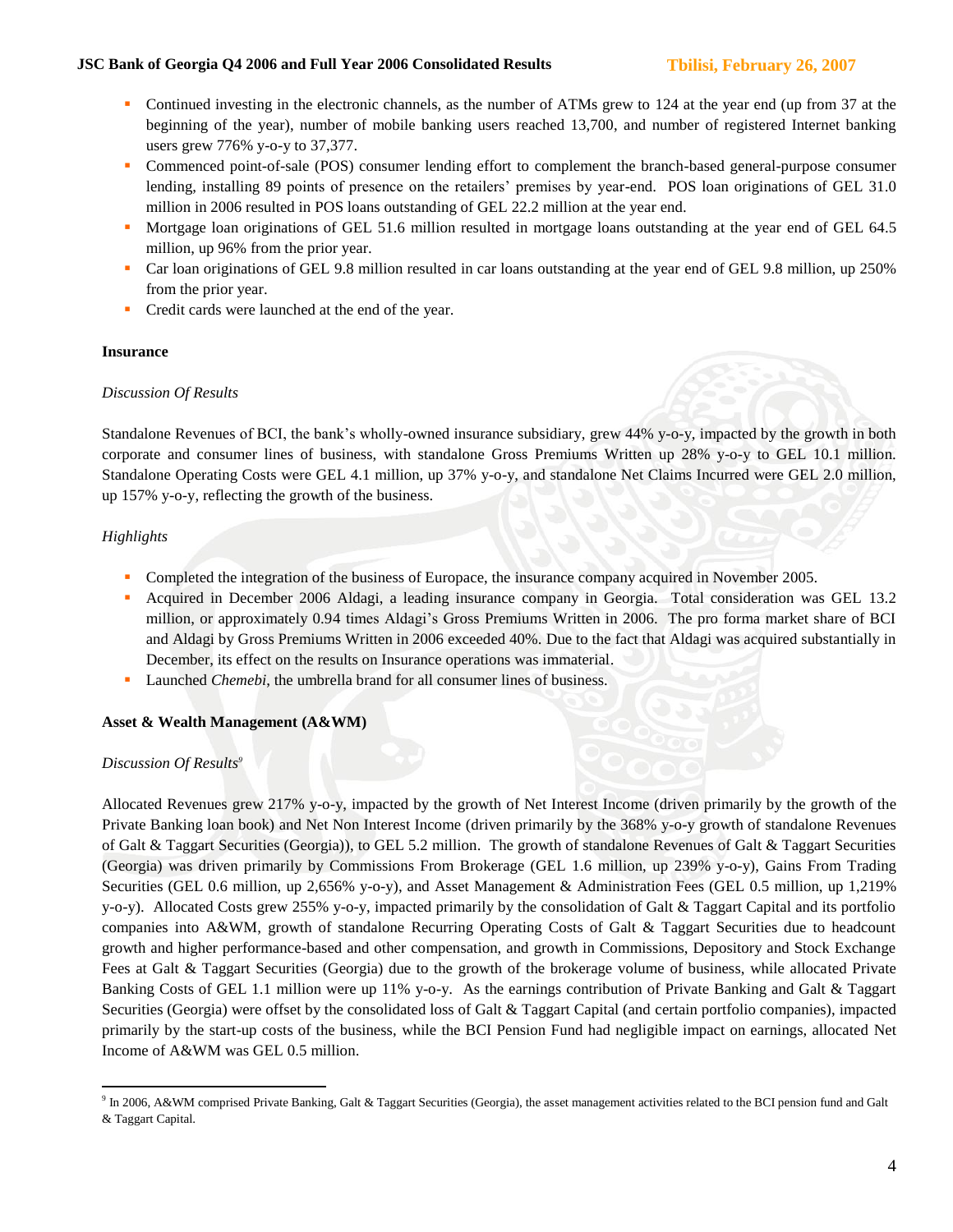## *Highlights*

- The number of Private Banking clients grew from 460 at the beginning of the year to 873 at the year end.
- Private Banking Client Deposits grew 567% y-o-y to GEL 65.4 million at the year end, driven primarily by the growth of Current Account Balances and Time Deposits.
- Private Banking mortgage loan originations of GEL 13.9 million resulted in mortgage loans outstanding at the year-end of GEL 17.3 million, up 248% from the prior year.
- **Private Banking car loan originations of GEL 2.8 million resulted in car loans outstanding at the year-end of GEL 2.3** million, up 672% from the prior year.
- Galt & Taggart Securities (Ukraine) obtained the requisite licenses and commenced operations in November 2006.
- Assets Under Custody at Galt & Taggart Securities (Georgia) grew 391% y-o-y to GEL 339 million at the year end.
- The share of trading volume on the Georgian Stock Exchanges and OTC of Galt & Taggart Securities (Georgia) in 2006 was 90%, up from 43% in 2005.
- Assets Under Management at the BCI Pension Fund grew 298% y-o-y to GEL 0.5 million at the year end, while the number of BCI Pension Fund members grew from 1,049 at the beginning of the year to 2,154 at the end of the year.
- Galt & Taggart Capital raised GEL 6.2 million through a placement of ordinary shares and was admitted to trading on the Georgian Stock Exchange in November 2006.
- Named the best brokerage house in Georgia by the Foreign Exchange Association of Georgia

#### **Comments**

"In 2006, we continued to expand our business through a combination of organic growth, development of alternative distribution channels and selected acquisitions. We opened a record number of branches, gained over 250,000 new retail clients, expanded our coverage of corporate clients and continued to invest in our technology and people. In 2006, we achieved a number of significant milestones: became the first Georgian company to have been listed on the main market of the London Stock Exchange; became the first Georgian entity to have been rated by all three major rating agencies; expanded into Ukraine through the establishment of Galt & Taggart Securities (Ukraine) and purchase of a small stake in a Ukrainian bank; and entered the merchant banking business through the establishment of Galt & Taggart Capital. I am pleased that our progress has been noticed, as both *Euromoney* and *The Banker* named us the bank of the year in Georgia in 2006. Above all, I am delighted that we were able to grow our Basic EPS 47% y-o-y to GEL 1.67", said *Lado Gurgenidze*, Chairman of the Supervisory Board.

Commenting on 2007, *Gurgenidze* added, "our 2007 objectives are clear: continuing to invest in all areas of our domestic franchise to sustain growth, while remaining highly disciplined in credit management, continuing our regional expansion through selective acquisitions and investments in Ukraine and elsewhere, and keeping a keen eye on the expansion-driven growth of our cost base to ensure that we operate as effectively and efficiently as possible during the current high-growth phase".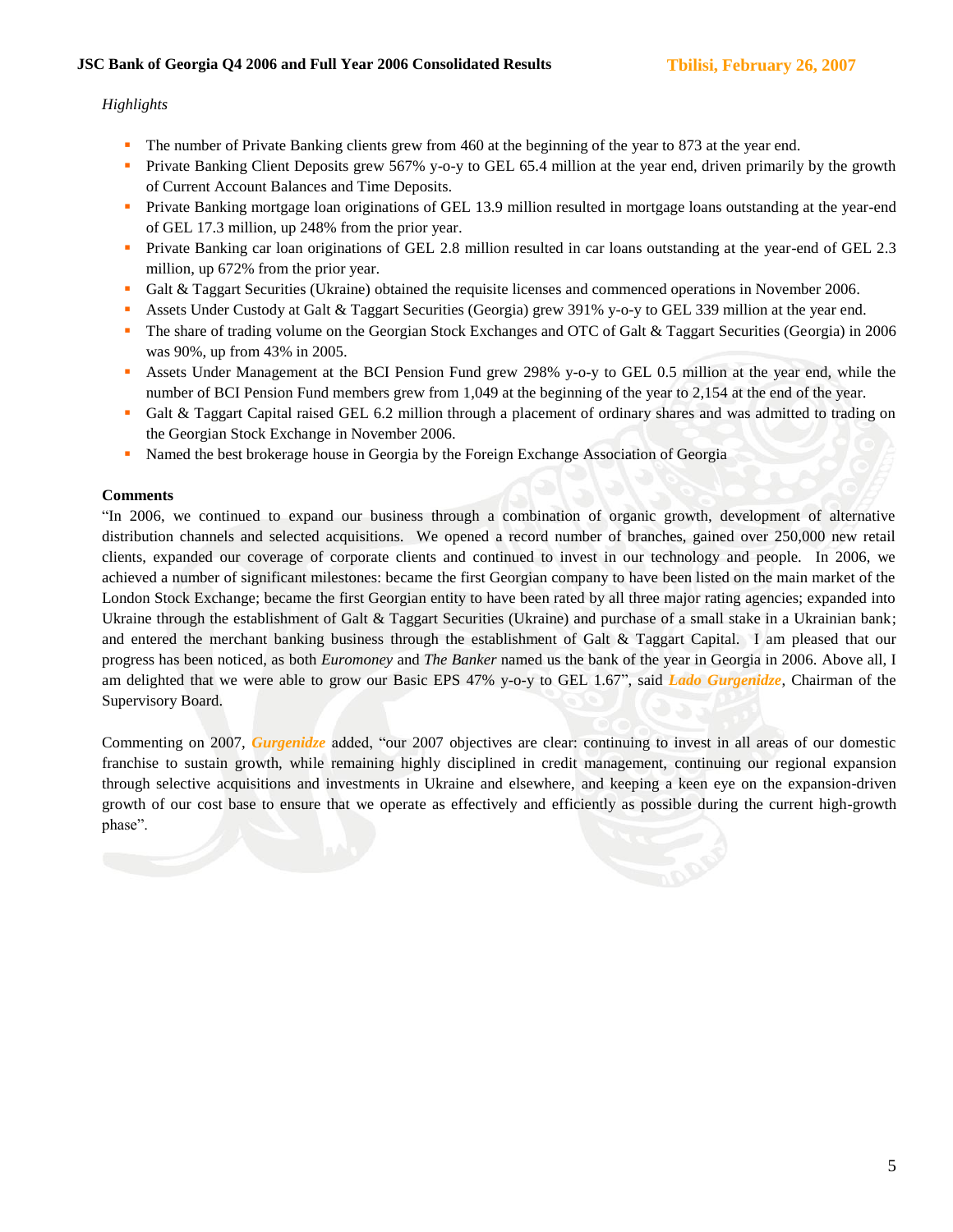| <b>Period Ended 31 December</b>                                                                                          |                                | O4 '06            | $Y-O-Y$          |                   | 2006                     | $Y-O-Y$                    |                    | 2005                     |
|--------------------------------------------------------------------------------------------------------------------------|--------------------------------|-------------------|------------------|-------------------|--------------------------|----------------------------|--------------------|--------------------------|
| <b>Consolidated, IFRS Based</b>                                                                                          | $\mathbf{U}\mathbf{\$}^1$      | GEL               | Growth           | US <sup>1</sup>   | <b>GEL</b>               | Growth                     | $US\$ <sup>2</sup> | <b>GEL</b>               |
| 000s, unless otherwise noted                                                                                             |                                | (Unaudited)       |                  | (Unaudited)       |                          |                            | (Audited)          |                          |
| Interest Income                                                                                                          | 22,173                         | 37,993            | 140%             | 59,011            | 101,116                  | 95%                        | 28,916             | 51,832                   |
| <b>Interest Expense</b>                                                                                                  | 6,897                          | 11,818            | 193%             | 19,619            | 33,618                   | 157%                       | 7,298              | 13,081                   |
| <b>Net Interest Income</b>                                                                                               | 15,276                         | 26,175            | 122%             | 39,392            | 67,498                   | 74%                        | 21,618             | 38,751                   |
| Fee & Commission Income                                                                                                  | 3,453                          | 5,917             | 66%              | 12,914            | 22,129                   | 67%                        | 7,402              | 13,268                   |
| Fee & Commission Expense                                                                                                 | 981                            | 1,680             | $N/A^3$          | 2,728             | 4,675                    | 184%                       | 918                | 1,646                    |
| <b>Net Fee &amp; Commission Income</b>                                                                                   | 2,473                          | 4,237             | 18%              | 10,186            | 17,454                   | 50%                        | 6,484              | 11,622                   |
| Income From Documentary Operations                                                                                       | 667                            | 1,142             | 26%              | 2,751             | 4,714                    | 62%                        | 1,625              | 2,913                    |
| <b>Expense On Documentary Operations</b>                                                                                 | 214                            | 367               | 123%             | 734               | 1,257                    | 70%                        | 412                | 739                      |
| <b>Net Income From Documentary Operations</b>                                                                            | 453                            | 776               | 5%               | 2,018             | 3,457                    | 59%                        | 1,213              | 2,174                    |
| <b>Net Foreign Currency Related Income</b>                                                                               | 2,409                          | 4,127             | 124%             | 7,015             | 12,020                   | 85%                        | 3,630              | 6,507                    |
| Net Insurance Income                                                                                                     | 880                            | 1,508             | 47%              | 2,716             | 4,654                    | 44%                        | 1,809              | 3,242                    |
| Brokerage & Asset Management Income                                                                                      | 726                            | 1,244             | 974%             | 1,755             | 3,007                    | 426%                       | 319                | 572                      |
| <b>Realised Net Investment Gains</b>                                                                                     | 304                            | 520               | NMF <sup>4</sup> | 715               | 1,226                    | $\text{NMF}^4$             |                    |                          |
| Other                                                                                                                    | 929                            | 1,591             | 278%             | 1,015             | 1,740                    | 207%                       | 316                | 566                      |
| <b>Net Other Non-Interest Income</b>                                                                                     | 2,839                          | 4,864             | 212%             | 6,202             | 10,627                   | 143%                       | 2,443              | 4,380                    |
| <b>Net Non-Interest Income</b>                                                                                           | 8,173                          | 14,004            | 81%              | 25,420            | 43,558                   | 76%                        | 13,770             | 24,683                   |
| <b>Total Operating Income (Revenue)</b>                                                                                  | 23,448                         | 40,179            | 106%             | 64,812            | 111,056                  | 75%                        | 35,389             | 63,434                   |
| <b>Personnel Costs</b>                                                                                                   | 4,812                          | 8,246             | 86%              | 13,705            | 23,484                   | 43%                        | 9,136              | 16,376                   |
| Selling, General & Administrative Expenses                                                                               | 2,708                          | 4,641             | 102%             | 8,298             | 14,219                   | 112%                       | 3,736              | 6,697                    |
| Procurement & Operations Support Expenses                                                                                | 1,425                          | 2,441             | 197%             | 3,100             | 5,312                    | 139%                       | 1,241              | 2,224                    |
| Depreciation & Amortization                                                                                              | 1,011                          | 1,732             | 58%              | 3,246             | 5,562                    | 31%                        | 2,360              | 4,230                    |
| <b>Other Operating Expenses</b>                                                                                          | 71                             | 122               | $-90%$           | 570               | 976                      | $-54%$                     | 1,194              | 2,140                    |
| <b>Total Recurring Operating Costs</b>                                                                                   | 10,027                         | 17,182            | 74%              | 28,919            | 49,554                   | 56%                        | 17,667             | 31,667                   |
| <b>Normalized Net Operating Income</b>                                                                                   | 13,421                         | 22,997            | 139%             | 35,893            | 61,502                   | 94%                        | 17,722             | 31,767                   |
| Net Non-Recurring Costs (Income)                                                                                         | 538                            | 922               | 0%<br>it)        | 538               | 922                      | $-53%$                     | 1,095              | 1,962                    |
| <b>Profit Before Provisions And Bonuses</b>                                                                              | 12,883                         | 22,075            | 153%             | 35,355            | 60,580                   | 103%                       | 16,627             | 29,805                   |
| Net Provisions For Loan Losses                                                                                           | 4,140                          | 7,094             | 188%             | 10,364            | 17,759                   | 120%                       | 4,501              | 8,069                    |
| Provisions For (Recovery Of) Other Assets<br><b>Pre-Bonus Result</b>                                                     | (1, 475)<br>10,218             | (2,528)<br>17,509 | 219%<br>149%     | (1,907)<br>26,898 | (3,268)<br>46,089        | 78%<br>95%                 | (1,027)<br>13,153  | (1, 841)<br>23,577       |
| Bonuses & Share Based Compensation Expenses                                                                              | 2,399                          | 4,111             | 86%              | 6,261             | 10,728                   | 57%                        | 3,817              | 6,843                    |
| <b>Pre-Tax Income</b>                                                                                                    | 7,819                          | 13,398            | 178%             | 20,637            | 35,361                   | 111%                       | 9,336              | 16,734                   |
| <b>Income Tax Expenses</b>                                                                                               | 1,837                          | 3,147             | $N/A^3$          | 4,557             | 7,809                    | 151%                       | 1,734              | 3,108                    |
| <b>Net Income</b>                                                                                                        | 5,982                          | 10,251            | 113%             | 16,079            | 27,552                   | 102%                       | 7,602              | 13,626                   |
| Weighted Average Shares Outstanding (thousands)<br>Fully Diluted Number Of Shares At Year End (thousands)<br>EPS (Basic) |                                |                   |                  | 0.97              | 16,506<br>27,229<br>1.67 | 47%                        | 0.63               | 11,980<br>15,115<br>1.14 |
| EPS (Fully Diluted)                                                                                                      |                                |                   |                  | 0.59              | 1.01                     | 12%                        | 0.50               | 0.90                     |
| <b>BANK OF GEORGIA 2006 SEGMENT RESULTS</b>                                                                              |                                |                   |                  |                   |                          |                            |                    |                          |
| <b>Total Operating Income (Revenues)</b><br><b>Net Income</b>                                                            |                                |                   |                  |                   |                          |                            |                    |                          |
| (GEL, thousands)<br>CІB                                                                                                  | 2006<br>Y-O-Y Growth<br>33,222 | 58%               | 2005<br>20,996   |                   | 2006<br>14,420           | <b>Y-O-Y Growth</b><br>96% |                    | 2005<br>7,365            |
| RB                                                                                                                       | 42,809                         | 74%               | 24,658           |                   | 8,417                    | 123%                       |                    | 3,775                    |
| $A\&WM^5$<br>Insurance                                                                                                   | 5,151                          | 217%              | 1,626            |                   | 461                      | 246%                       |                    | 133                      |
| Corporate Center/Other                                                                                                   | 5,012<br>24,863                | 44%<br>96%        | 3,470<br>12,684  |                   | 271<br>3,983             | 8%<br>89%                  |                    | 250<br>2,103             |
| <b>TOTAL</b><br>111,056                                                                                                  |                                | 75%               | 63,434           |                   | 27,552                   | 102%                       |                    | 13,626                   |

#### **INCOME STATEMENT DATA**

<sup>1</sup> Converted to U.S. dollars for convenience using a period end exchange rate of GEL1.7135 per US\$1.00, such rate being the official Georgian Lari to U.S. dollar period end exchange rate as reported by National Bank of Georgia as at 31 December 2006.

<sup>2</sup> Converted to U.S. dollars for convenience using a period end exchange rate of GEL1.7925 per US\$1.00, such rate being the official Georgian Lari to U.S. dollar period end exchange rate as reported by National Bank of Georgia as at 31 December 2005.

<sup>3</sup> Not Applicable

<sup>4</sup> Not Meaningful

<sup>5</sup> For the full year 2006, the bank's merchant banking operation including, without limitation, G&T Capital results have been consolidated into A&WM. On a standalone basis, i.e. excluding the start up cost of Galt & Taggart Capital, A&WM posted standalone Net Income of GEL 1.8 million. In 2007, the bank intends to separate A&WM into several business units and will report segment results accordingly.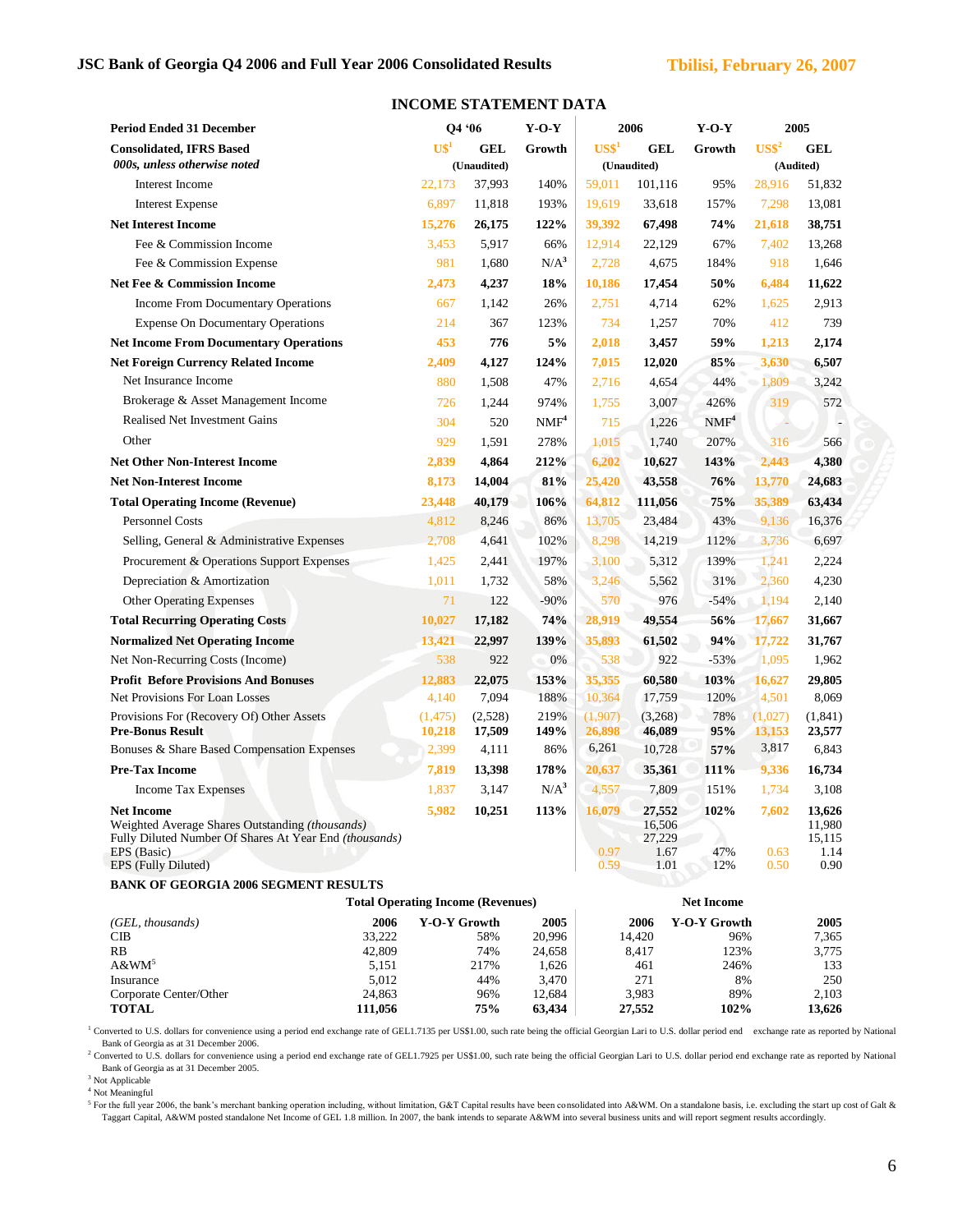# **JSC Bank of Georgia Q4 2006 and Full Year 2006 Consolidated Results Tbilisi, February 26, 2007**

Ŷ.

| The Year Ended 31 December                                      | 2006                                               |            | Growth <sup>2</sup> | 2005                        |            |
|-----------------------------------------------------------------|----------------------------------------------------|------------|---------------------|-----------------------------|------------|
| <b>Consolidated, IFRS Based</b><br>000s, unless otherwise noted | $\mathbf{U}\mathbf{S}\mathbf{\$}^1$<br>(Unaudited) | GEL        | $Y-O-Y$             | $\text{USS}^3$<br>(Audited) | <b>GEL</b> |
| Cash And Cash Equivalents                                       | 74,053                                             | 126,890    | 140%                | 29,547                      | 52,963     |
| Loans And Advances To Credit Institutions                       | 41,791                                             | 71,609     | 90%                 | 21,016                      | 37,671     |
| Mandatory Reserve With NBG                                      | 35,869                                             | 61,461     | 112%                | 16,166                      | 28,977     |
| Other Accounts With NBG                                         | 138                                                | 236        | $-94%$              | 2,384                       | 4,273      |
| Balances With And Loans To Other Banks                          | 5,785                                              | 9,912      | 124%                | 2,466                       | 4,421      |
| Treasuries And Equivalents                                      | 109,378                                            | 187,420    | 8120%               | 1,272                       | 2,280      |
| Other Fixed Income Instruments                                  | 3,387                                              | 5,804      | $-21%$              | 4,081                       | 7,315      |
| Gross Loans To Clients                                          | 433,076                                            | 742,075    | 133%                | 177,800                     | 318,706    |
| Less: Reserve For Loan Losses                                   | (16,291)                                           | (27, 914)  | 64%                 | (9, 493)                    | (17,016)   |
| Net Loans To Clients                                            | 416,785                                            | 714,161    | 137%                | 168,307                     | 301,690    |
| Investments In Other Business Entities, Net                     | 952                                                | 1,632      | 61%                 | 565                         | 1,012      |
| Property And Equipment Owned, Net                               | 38,755                                             | 66,407     | 85%                 | 19,980                      | 35,815     |
| Intangible Assets Owned, Net                                    | 2,040                                              | 3,495      | 79%                 | 1,091                       | 1,955      |
| Goodwill                                                        | 21,807                                             | 37,366     | 552%                | 3,197                       | 5,730      |
| Tax Assets - Current And Deferred                               | 493                                                | 845        | $-67%$              | 1,434                       | 2,570      |
| Prepayments And Other Assets                                    | 15,266                                             | 26,159     | 104%                | 7,159                       | 12,832     |
| <b>Total Assets</b>                                             | 724,708                                            | 1,241,788  | 169%                | 257,647                     | 461,833    |
| <b>Client Deposits</b>                                          | 338,007                                            | 579,175    | 115%                | 150,601                     | 269,952    |
| Deposits And Loans From Banks                                   | 7,627                                              | 13,069     | $-55%$              | 16,098                      | 28,855     |
| <b>Borrowed Funds</b>                                           | 130,444                                            | 223,516    | 347%                | 27,904                      | 50,018     |
| <b>Insurance Related Liabilities</b>                            | 4,493                                              | 7,699      | 94%                 | 2,210                       | 3,962      |
| <b>Issued Fixed Income Securities</b>                           | 814                                                | 1,395      | 22%                 | 638                         | 1,143      |
| Tax Liabilities - Current And Deferred                          | 4,370                                              | 7,488      | 259%                | 1,164                       | 2,087      |
| <b>Accruals And Other Liabilities</b>                           | 22,537                                             | 38,617     | 169%                | 8,008                       | 14,354     |
| <b>Total Liabilities</b>                                        | 508,292                                            | 870,959    | 135%                | 206,623                     | 370,371    |
| <b>Ordinary Shares</b>                                          | 14,708                                             | 25,202     | 71%                 | 8,217                       | 14,729     |
| <b>Share Premium</b>                                            | 154,520                                            | 264,770    | 704%                | 18,367                      | 32,922     |
| <b>Treasury Shares</b>                                          | (584)                                              | (1,001)    | 1136%               | (45)                        | (81)       |
| <b>Retained Earnings</b>                                        | 24,114                                             | 41,319     | 74%                 | 13,278                      | 23,801     |
| <b>Revaluation And Other Reserves</b>                           | 5,019                                              | 8,600      | 60%                 | 2,995                       | 5,369      |
| Net Income For The Period                                       | 16,079                                             | 27,552     | 102%                | 7,602                       | 13,626     |
| <b>Shareholders' Equity Excluding Minority Interest</b>         | 213,856                                            | 366,442    | 306%                | 50,413                      | 90,366     |
| <b>Minority Interest</b>                                        | 2,560                                              | 4,387      | 300%                | 611                         | 1,096      |
| <b>Total Shareholders' Equity</b>                               | 216,416                                            | 370,829    | 305%                | 51,024                      | 91,462     |
| <b>Total Liabilities and Shareholder's Equity</b>               | 724,708                                            | 1,241,788  | 169%                | 257,647                     | 461,833    |
| <b>Shares Outstanding</b>                                       |                                                    | 25,202,009 |                     |                             | 14,728,704 |
| Book Value Per Share <sup>4</sup>                               | 8.61                                               | 14.75      | 137%                | 3.47                        | 6.22       |

# **BALANCE SHEET DATA**

<sup>1</sup> Converted to U.S. dollars for convenience using a period-end exchange rate of GEL 1.7135 per US\$1.00, such rate being the official Georgian Lari to U.S. dollar period-end exchange rate as reported by National Bank of Georgia as at 31 December 2006.

<sup>2</sup> Compared to the same period of 2005; growth calculations based on GEL values.

<sup>3</sup> Converted to U.S. dollars for convenience using a period-end exchange rate of GEL 1.7925 per US\$1.00, being the official Georgian Lari to U.S. dollar period-end exchange rate as reported by National Bank of Georgia as at 31 December 2005.

<sup>4</sup> Book Value Per Share equals to Equity plus Treasury Shares, divided by the total number of outstanding Ordinary Shares.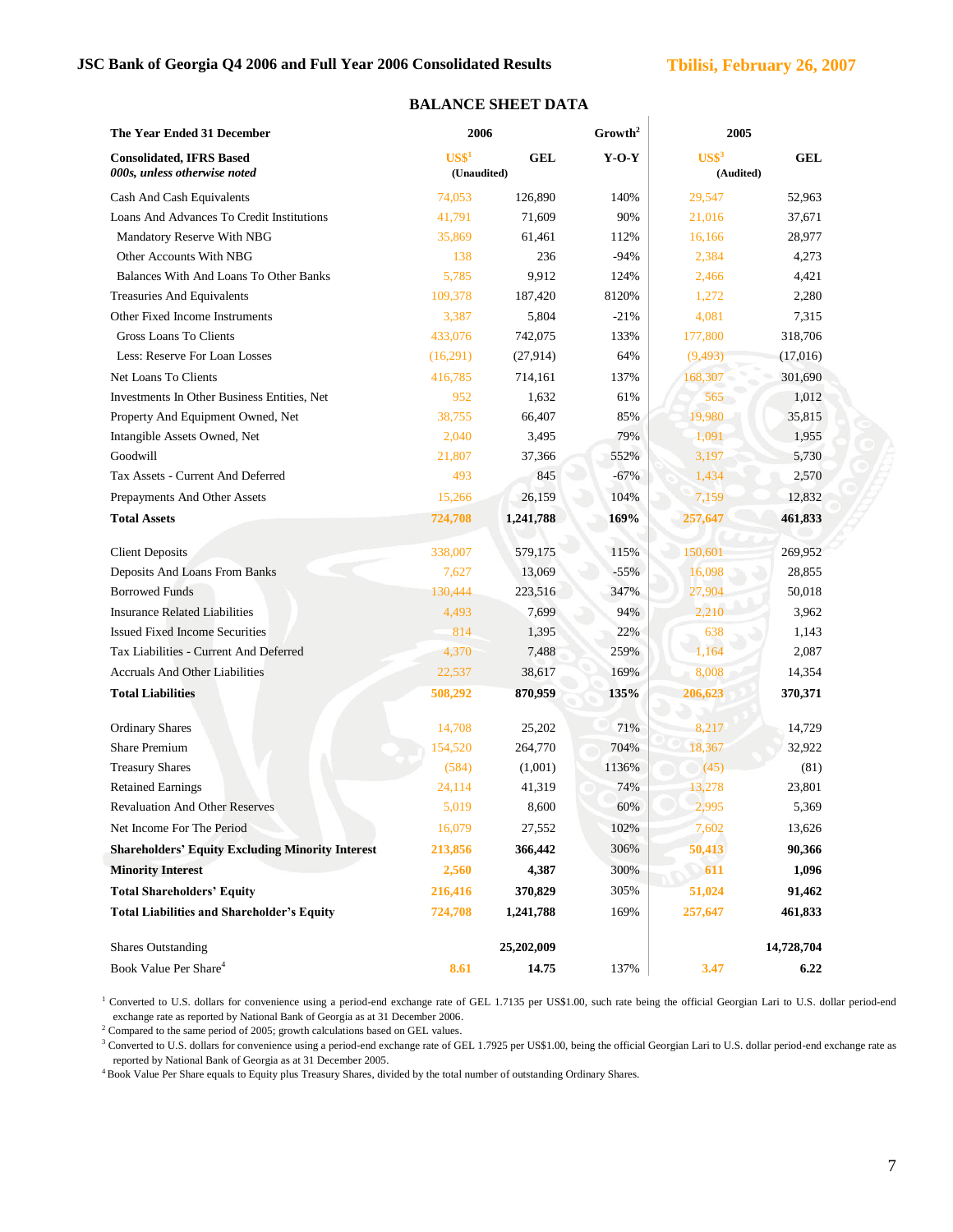# **KEY RATIOS**

|                                                                               | 2006            | 2005            |
|-------------------------------------------------------------------------------|-----------------|-----------------|
| <b>Consolidated Unless Otherwise Noted</b>                                    |                 |                 |
| <b>IFRS Based, Unaudited</b>                                                  |                 |                 |
|                                                                               |                 |                 |
| <b>Profitability Ratios</b>                                                   |                 |                 |
| ROAA <sup>1</sup>                                                             | 3.5%            | 3.5%            |
| ROAE <sup>2</sup>                                                             | 17.1%           | 20.1%           |
| Interest Income To Average Interest Earning Assets <sup>3</sup>               | 16.7%           | 18.3%           |
| Cost Of Funds <sup>4</sup>                                                    | 5.8%            | 4.2%            |
| Net Spread <sup>5</sup>                                                       | 10.9%           | 14.1%           |
| Net Interest Margin <sup>6</sup><br>Loan Yield $7$                            | 11.2%           | 13.7%           |
| Interest Expense To Interest Income                                           | 17.2%<br>33.2%  | 18.2%<br>25.2%  |
| Net Non-Interest Income To Average Total Assets                               | 5.6%            | 6.3%            |
| Net Non-Interest Income To Revenue <sup>8</sup>                               | 39.2%           | 38.9%           |
| Net Fee And Commission Income To Average Interest Earning Assets <sup>9</sup> | 3.5%            | 4.9%            |
| Net Fee And Commission Income To Revenue                                      | 18.8%           | 21.7%           |
| Operating Leverage <sup>10</sup>                                              | 23.8%           | 1.5%            |
| Recurring Earning Power <sup>11</sup>                                         | 7.8%            | 7.6%            |
| Net Income To Revenue                                                         | 24.8%           | 21.5%           |
|                                                                               |                 |                 |
| <b>Efficiency Ratios</b>                                                      |                 |                 |
| Operating Cost To Average Total Assets <sup>12</sup>                          | 6.4%            | 8.1%            |
| Cost To Average Total Assets <sup>13</sup>                                    | 7.8%            | 10.3%           |
| Cost / Income $14$                                                            | 55.1%           | 63.8%           |
| Cost / Income, Bank of Georgia, Standalone <sup>15</sup>                      | 51.2%           | 62.0%           |
| Total Employee Compensation Expense To Revenue <sup>16</sup>                  | 30.8%           | 36.6%           |
| Total Employee Compensation Expense To Cost                                   | 55.9%           | 57.4%           |
| Total Employee Compensation Expense To Average Total Assets                   | 4.4%            | 5.9%            |
|                                                                               |                 |                 |
| <b>Liquidity Ratios</b>                                                       |                 |                 |
| Net Loans To Total Assets <sup>17</sup>                                       | 57.5%           | 65.3%           |
| Average Net Loans To Average Total Assets                                     | 61.7%           | 58.6%           |
| <b>Interest Earning Assets To Total Assets</b>                                | 78.8%           | 75.6%           |
| Average Interest Earning Assets To Average Total Assets                       | 77.5%           | 72.0%           |
| Liquid Assets To Total Assets <sup>18</sup>                                   | 26.6%<br>123.3% | 15.4%           |
| Net Loans To Client Deposits<br>Average Net Loans To Average Client Deposits  | 115.3%          | 111.8%<br>90.7% |
| Net Loans To Total Deposits <sup>19</sup>                                     | 120.6%          | 101.0%          |
| Net Loans To Total Liabilities                                                | 82.0%           | 81.5%           |
| <b>Total Deposits To Total Liabilities</b>                                    | 68.0%           | 80.7%           |
| <b>Client Deposits To Total Deposits</b>                                      | 97.8%           | 90.3%           |
| <b>Client Deposits To Total Liabilities</b>                                   | 66.5%           | 72.9%           |
| <b>Current Account Balances To Client Deposits</b>                            | 60.7%           | 42.0%           |
| Demand Deposits To Client Deposits                                            | 6.2%            | 13.5%           |
| Time Deposits To Client Deposits                                              | 33.1%           | 44.6%           |
| <b>Total Deposits To Total Assets</b>                                         | 47.7%           | 64.7%           |
| <b>Client Deposits To Total Assets</b>                                        | 46.6%           | 58.5%           |
| Client Deposits To Total Equity (Times) <sup>20</sup>                         | 1.56            | 2.95            |
| Due From Banks / Due To Banks <sup>21</sup>                                   | 548%            | 131%            |
| <b>Total Equity To Net Loans</b>                                              | 51.9%           | 30.3%           |
| Leverage (Times) $^{22}$                                                      | 2.3             | 4.0             |
|                                                                               |                 |                 |
| <b>Asset Quality</b>                                                          |                 |                 |
| NPLs (in GEL) <sup>23</sup>                                                   | 16,266,200      | 14,428,952      |
| NPLs To Gross Loans To Clients <sup>24</sup>                                  | 2.2%            | 4.5%            |
| Cost Of Credit <sup>25</sup>                                                  | 2.9%            | 2.5%            |
| Reserve For Loan Losses To Gross Loans To Clients <sup>26</sup>               | 3.8%            | 5.3%            |
| NPL Coverage Ratio <sup>27</sup>                                              | 171.6%          | 117.9%          |
| Total Equity To Average Net Loans To Clients                                  | 77.0%           | 39.7%           |
|                                                                               |                 |                 |
| <b>Capital Adequacy:</b>                                                      |                 |                 |
| <b>Total Equity To Total Assets</b>                                           | 29.9%           | 19.8%           |
| BIS Tier I Capital Adequacy Ratio <sup>28</sup>                               | 35.6%           | 23.0%           |
| BIS Total Capital Adequacy Ratio <sup>29</sup>                                | 38.2%           | 24.0%           |
| NBG Tier I Capital Adequacy Ratio <sup>30</sup>                               | 23.2%           | 11.1%           |
| NBG Total Capital Adequacy Ratio <sup>31</sup>                                | 28.5%           | 13.0%           |
|                                                                               |                 |                 |

*Note: Averages are calculated on a quarterly basis for the period*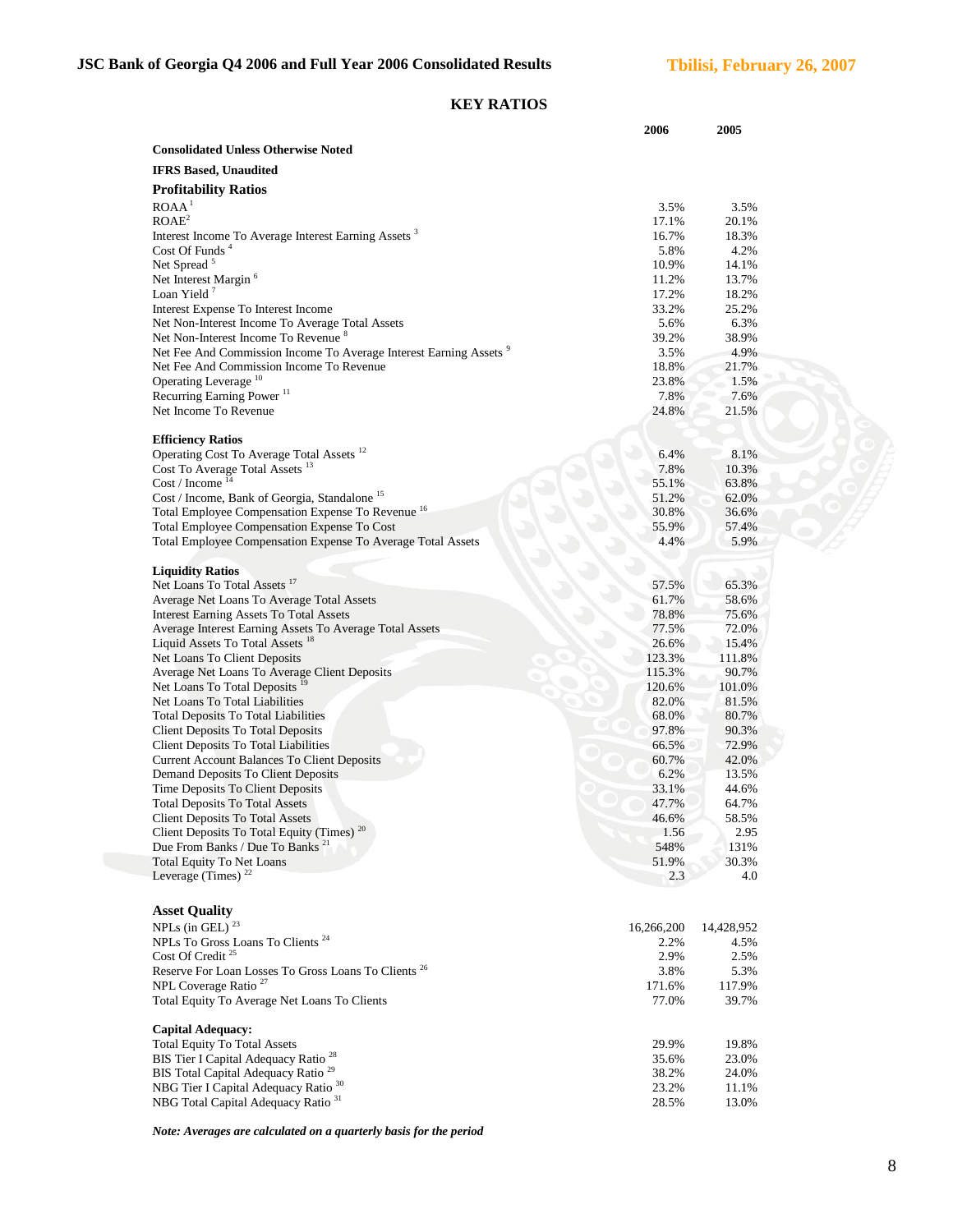# **JSC Bank of Georgia Q4 2006 and Full Year 2006 Consolidated Results Tbilisi, February 26, 2007**

|                                                                  | 2006       | 2005         |
|------------------------------------------------------------------|------------|--------------|
| <b>Per Share Values:</b>                                         |            |              |
| Basic EPS (GEL) <sup>32</sup>                                    | 1.67       | 1.14         |
| Basic EPS (US\$)                                                 | 0.97       | 0.63         |
| Fully Diluted EPS (GEL) <sup>33</sup>                            | 1.01       | 0.90         |
| Fully Diluted EPS (US\$)                                         | 0.59       | 0.50         |
| Book Value Per Share (GEL) 34                                    | 14.75      | 6.22         |
| Book Value Per Share (US\$)                                      | 8.61       | 3.47         |
| Change $y$ - $o$ - $y$                                           | 137%       | 26%          |
| Ordinary Shares Outstanding - Weighted Average                   | 16,505,701 | 11,980,471   |
| Ordinary Shares Outstanding - Period End                         | 25,202,009 | 14,728,704   |
| Ordinary Shares Outstanding - Fully Diluted                      | 27,229,418 | 15, 115, 373 |
| <b>Selected Operating Data:</b>                                  |            |              |
| Full Time Employees (FTE)                                        | 2,226      | 1,174        |
| FTEs, Bank of Georgia Standalone                                 | 1,601      | 914          |
| Total Assets Per FTE (GEL Thousands)                             | 558        | 393          |
| Total Assets Per FTE, Bank of Georgia Standalone (GEL Thousands) | 776        | 505          |
| <b>Branches</b>                                                  | 99         | 56           |
| <b>ATMs</b>                                                      | 124        | 37           |
| Plastic Cards ( <i>Thousands</i> )                               | 286        | 63           |
| <b>POS Terminals</b>                                             | 471        | N/A          |

*Note: Averages are calculated on a quarterly basis for the period*